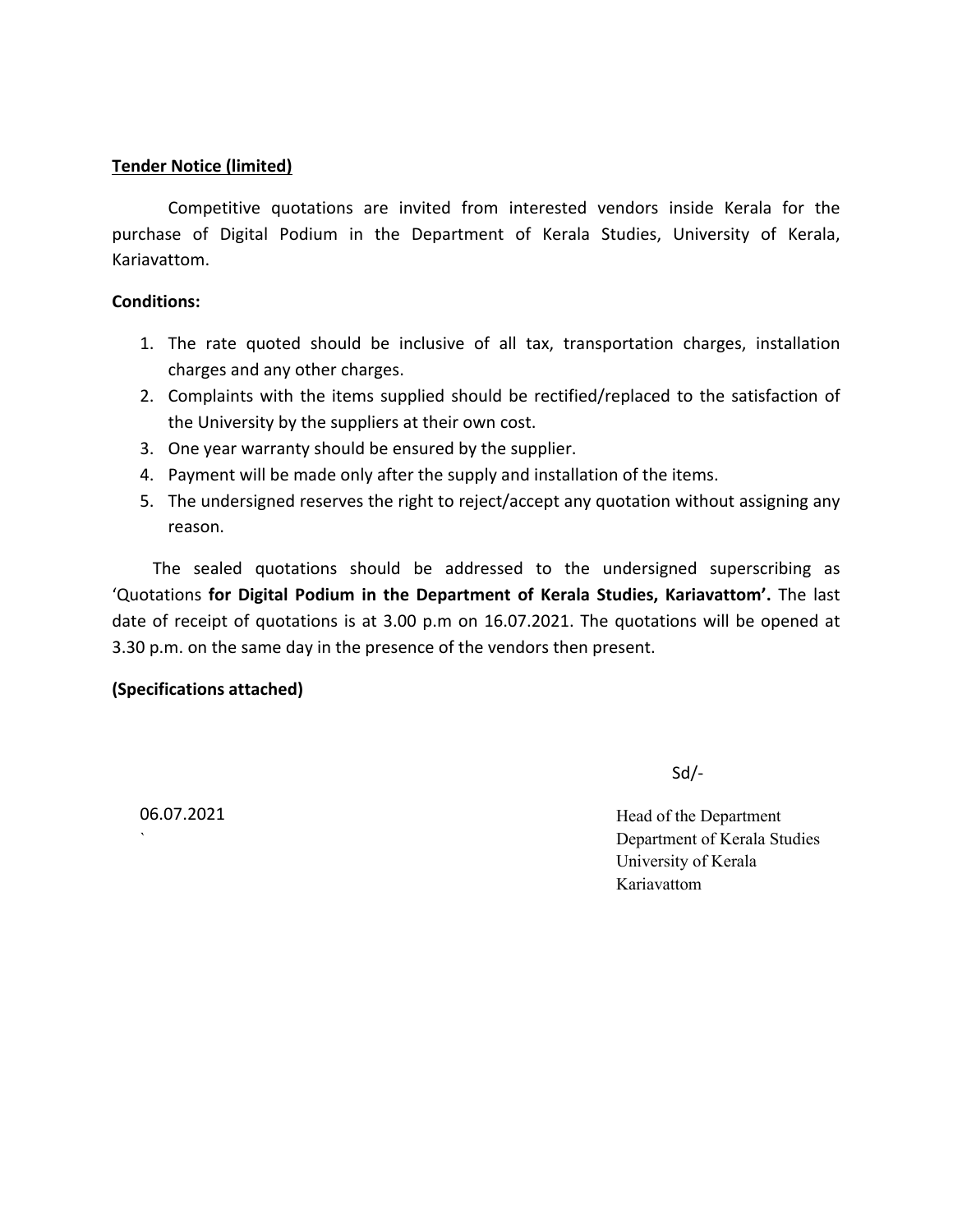# **Specifications for Digital podium**

- Wireless Lectern with built-in Amplifier and built-in speaker system.
- Provision for connecting external speaker required.
- Should contain detachable gooseneck condenser microphone and a reading light for the podium top.
- Should contain a built-in VHF wireless receiver and handheld wireless transmitter.
- Input: 6.3mm jack for wired mic and a line through XLR connector and stereo auxiliary source through L&R RCA plug.
- Voice priority- Required
- Built-in digital recorder cum MP3 player.
- Separate output connectors for LINE OUT & REC OUT.
- Power- 240V 50Hz
- Additional items

XLR cable minimum 5M length- 2 No

6.3 mm AUX cable minimum 5M length-1 No

RCA to AUX (3.5 mm) minimum 5M length - 2 No

6.3 mm to 3.5 mm jack cable minimum 5 M length- 2 No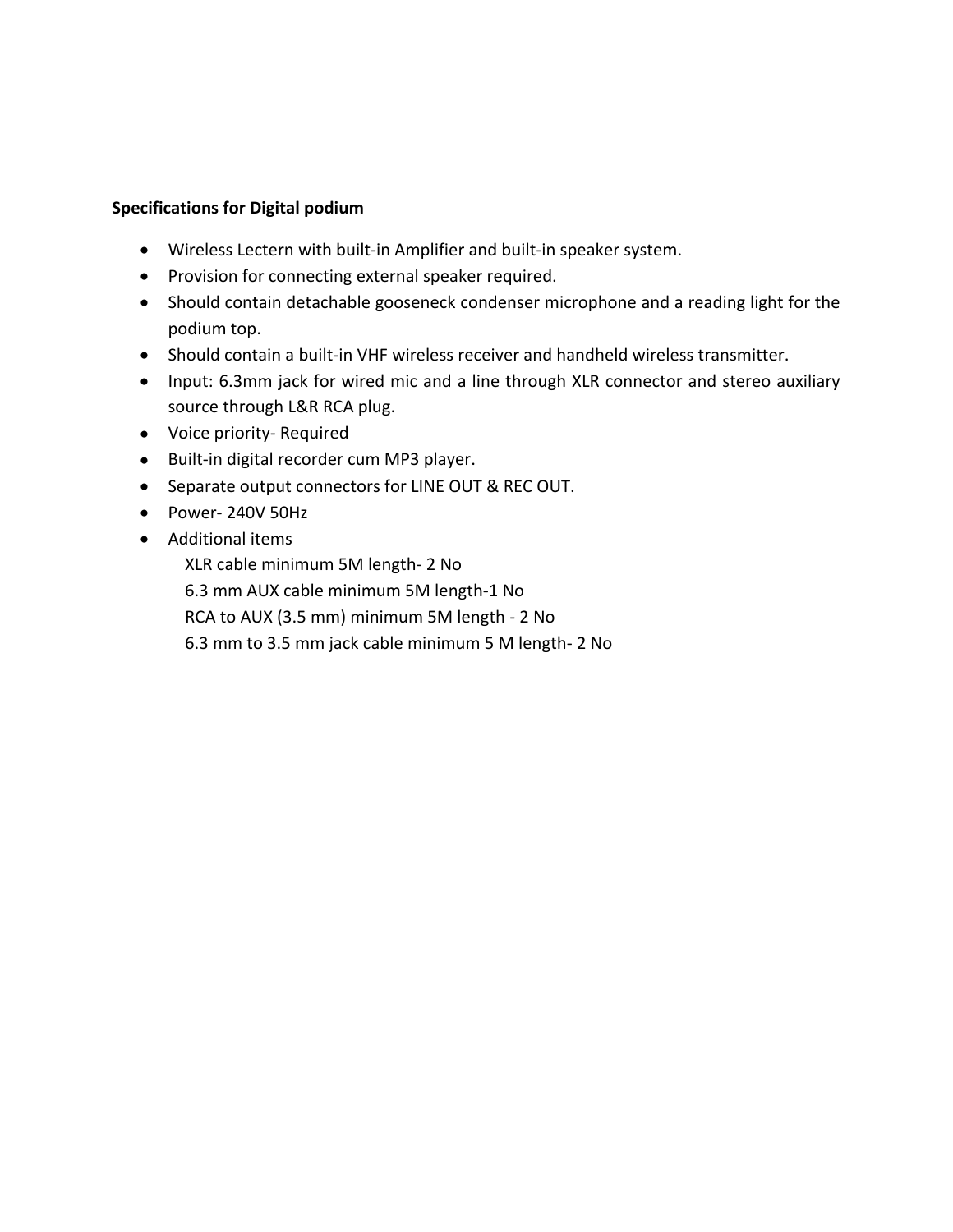



 **UNIVERSITY OF KERALA , KARIAVATTOM CAMPUS THIRUVANANTHAPURAM E-Mail** : **Alternating**<br>THE MAHATMA

F6/DKS/Purchase/ 311/2021 Dated. 06.07.2021

From

Head of the Department Department of Kerala Studies University of Kerala Kariavattom.

To

The Registrar University of Kerala

Sir,

Sub: Publishing of Tender Notice regarding purchase of Digital Podium in the Department of Kerala Studies, University of Kerala, Kariavattom.- reg

The tender notice for purchase of Digital Podium in the Department of Kerala Studies, University of Kerala, Kariavattom is appended. Kindly upload in the University site and publish in the major dailies.

Yours faithfully

Sd/-

Head of the Department Department of Kerala Studies University of Kerala Kariavattom